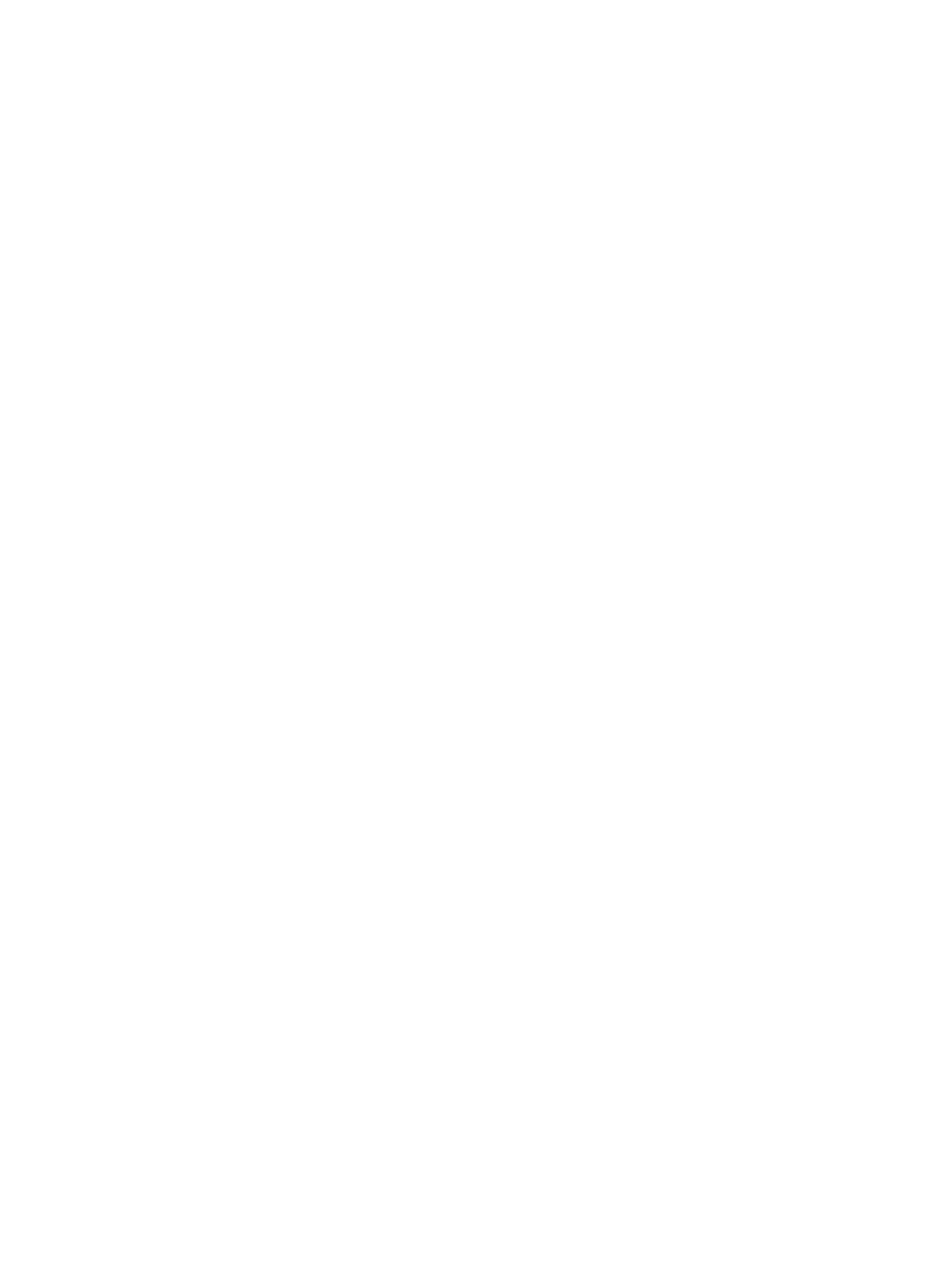## **Instrumentation**

Flute Oboe Clarinet in Bb 1 Clarinet in Bb 2 Bass Clarinet Alto Sax Tenor Sax Baritone Sax

Trumpet in Bb 1 Trumpet in Bb 2 Horn in F Trombone, Euphonium, Bassoon Tuba Baritone T.C.

## **Percussion 5 or 6 players**

Timpani (2 drums - G and C) \*Mallets - 1 or 2 players Bells, Xylophone Percussion 1 - 2 players Snare Drum, Bass Drum Percussion 2 - 1 player Triangle, Suspended Cymbal, Crash Cymbal

\* Mallet parts can be played by 1 person. When two players are available, they can be doubled as indicated.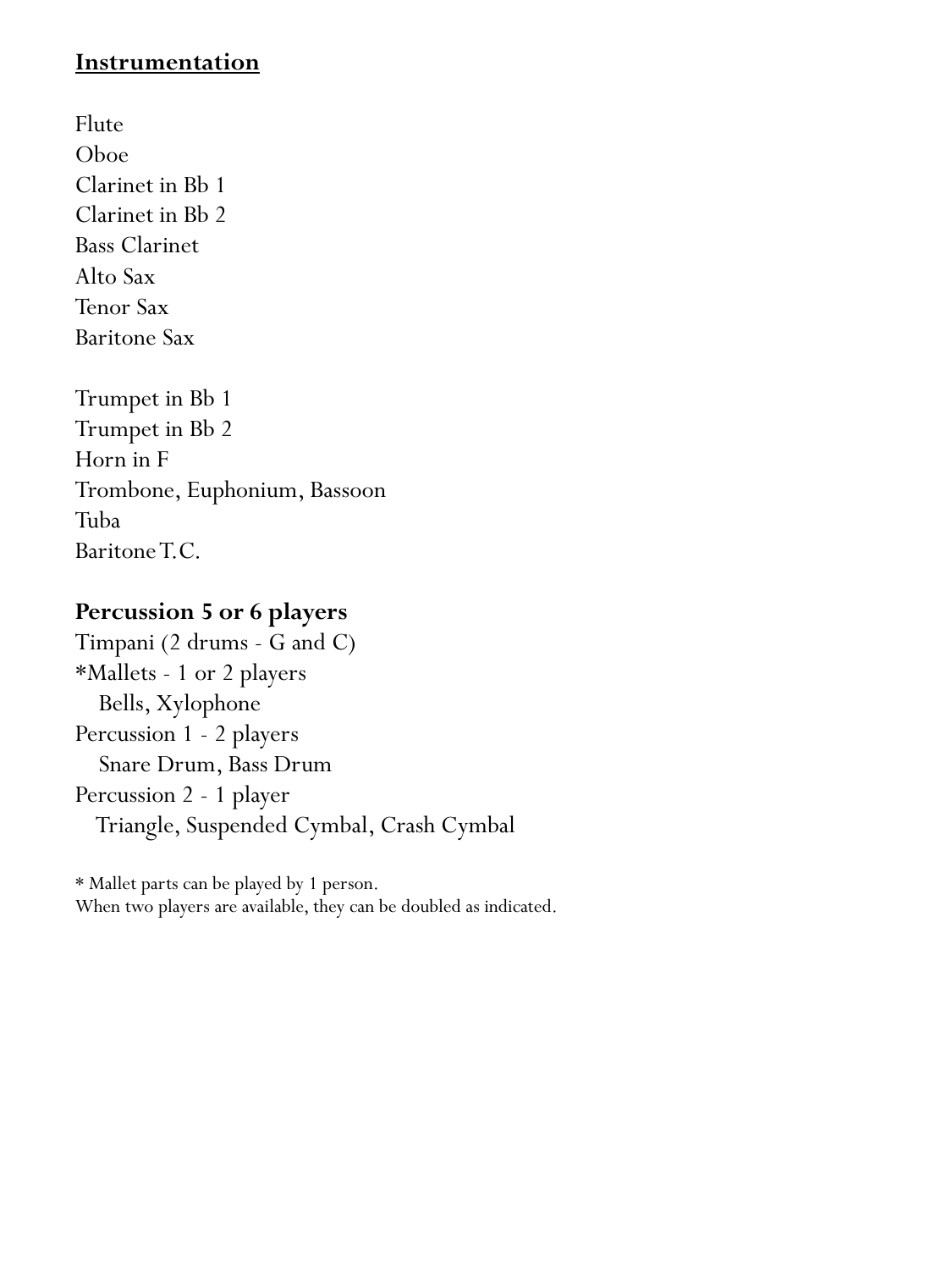## **Program Notes:**

The waltz is a musical form that has been popular for several hundred years, originating in the folk dances of European communities as far back the 16th century. While the waltz eventually became an acceptable form of music and dance, its origins were considered scandelous at the time; dancers holding hands and moving in close approximity with one another. It would seem fitting that such a "scandelous" past would have allowed composers, such as Camille Saint-Saëns, to interpet waltzes in a variety of ways. Danse Macabre, a famous and unconventional waltz by Saint-Saëns tells the story of Death appearing at midnight on Halloween and dancing with the dead.

This waltz was composed with the same type of imagery and feeling in mind: to illicit a sense of magic and whimsy.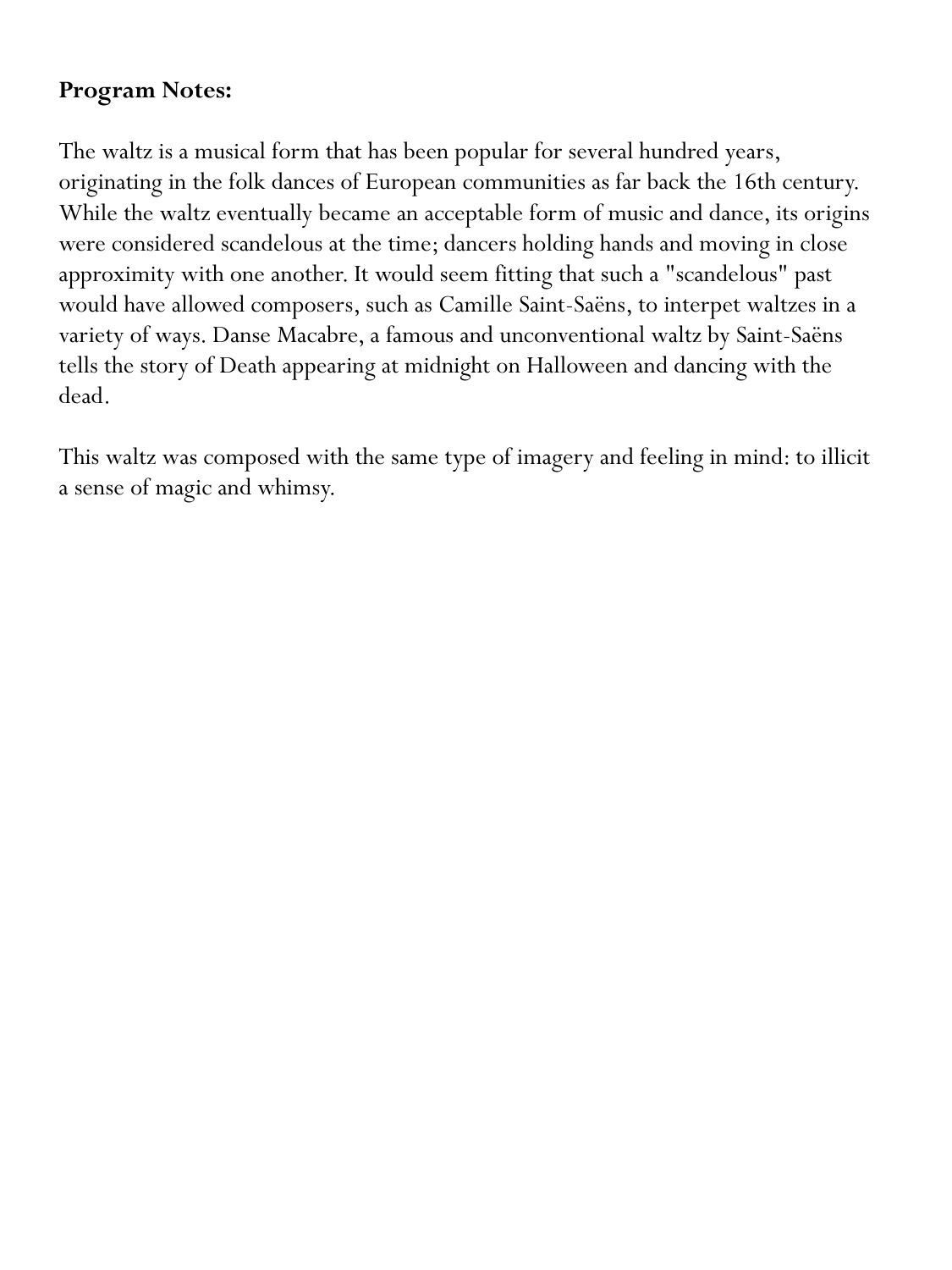

Copyright © 2019 Brooke Pierson. All Rights Reserved. www.brookepierson.com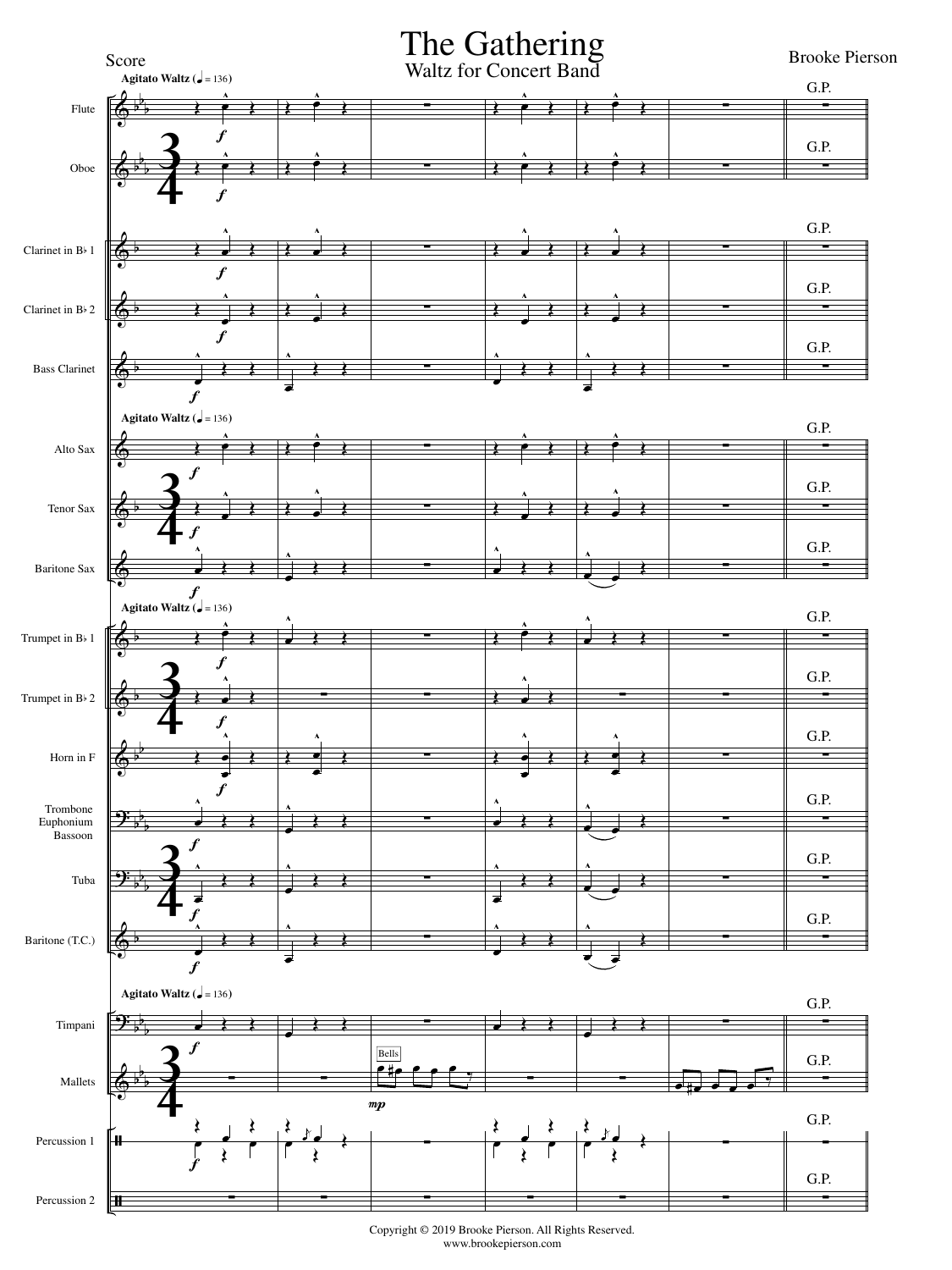**The Gathering 6/15**

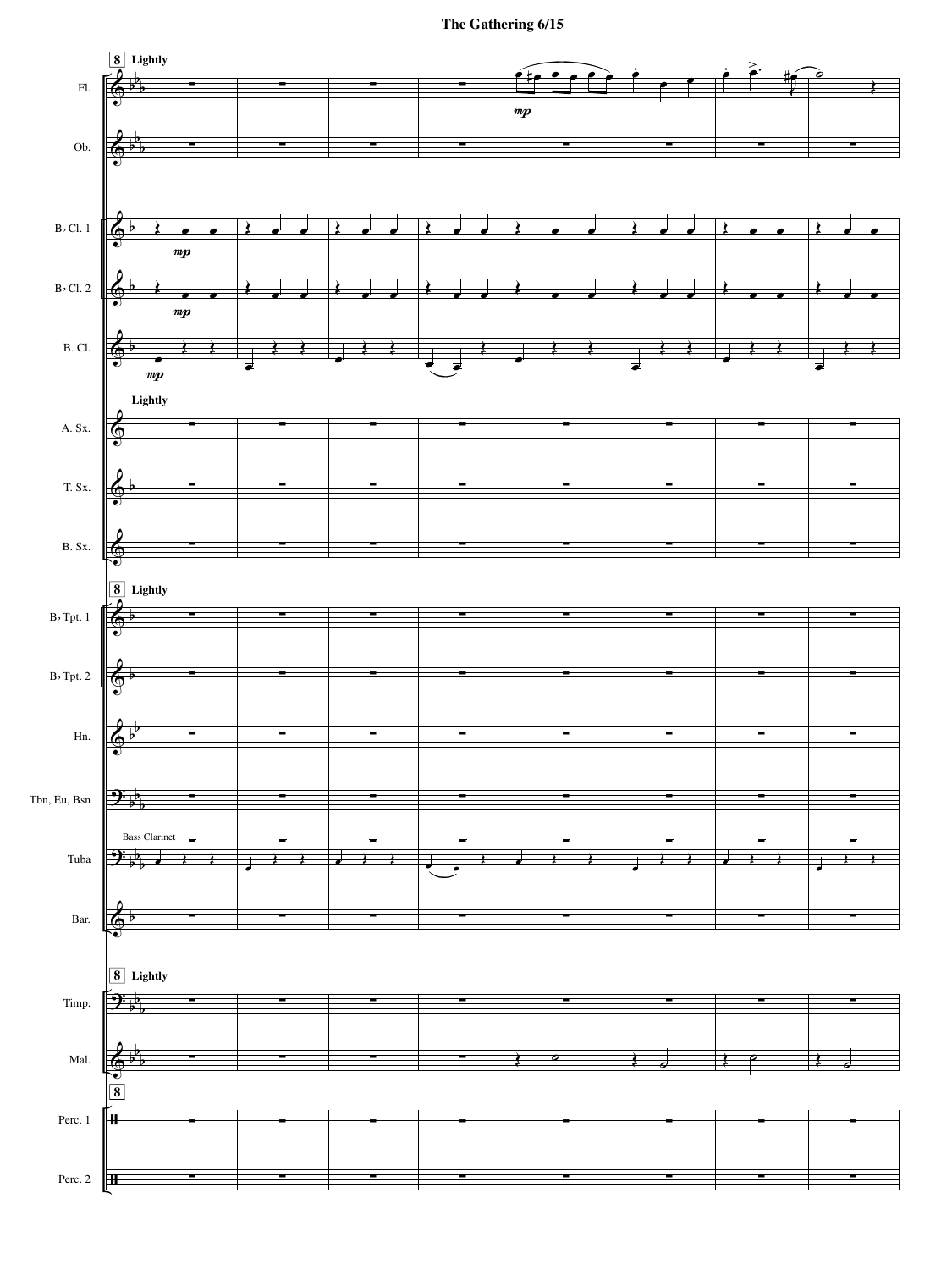**The Gathering 7/15**

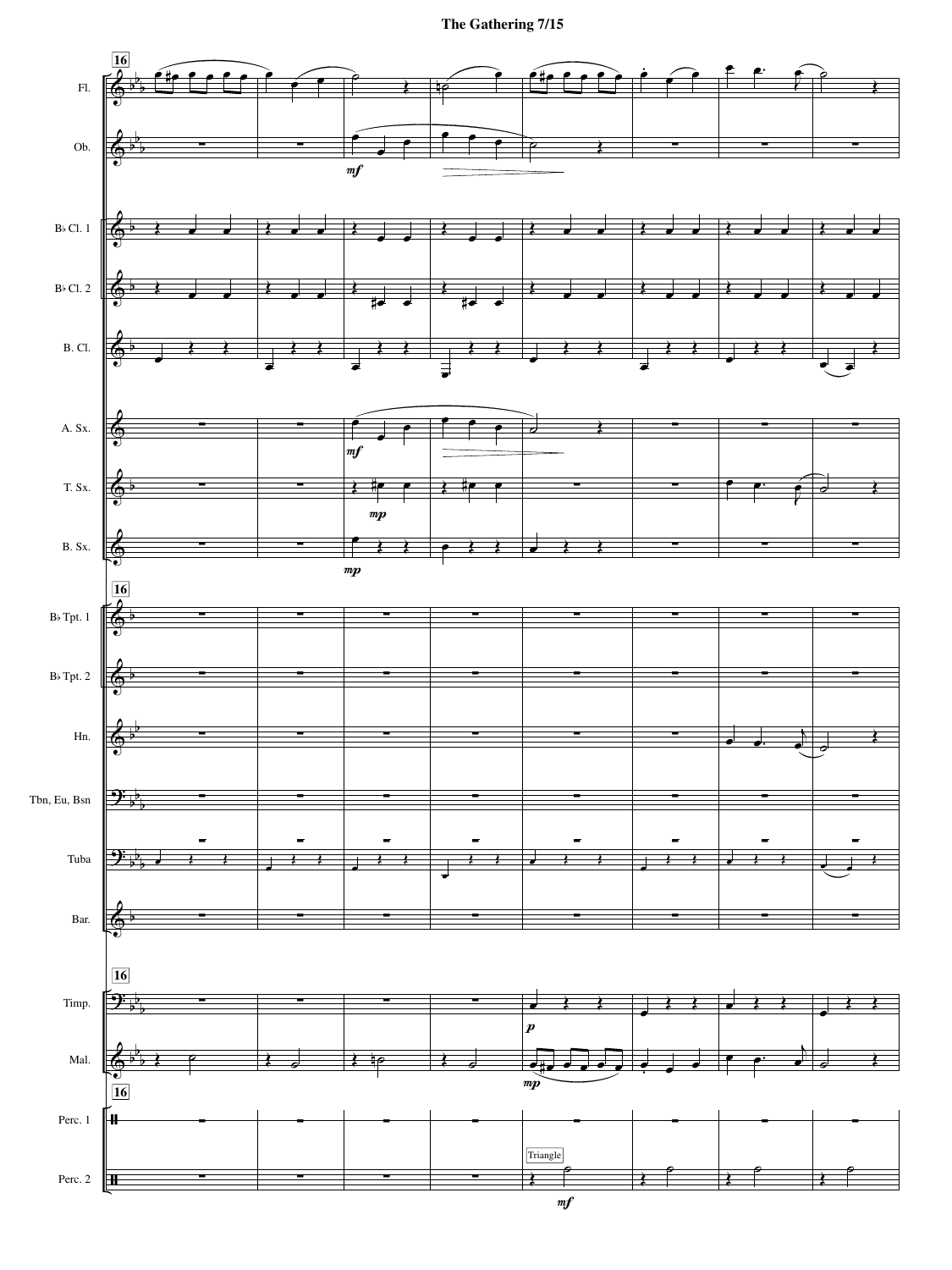**The Gathering 8/15**

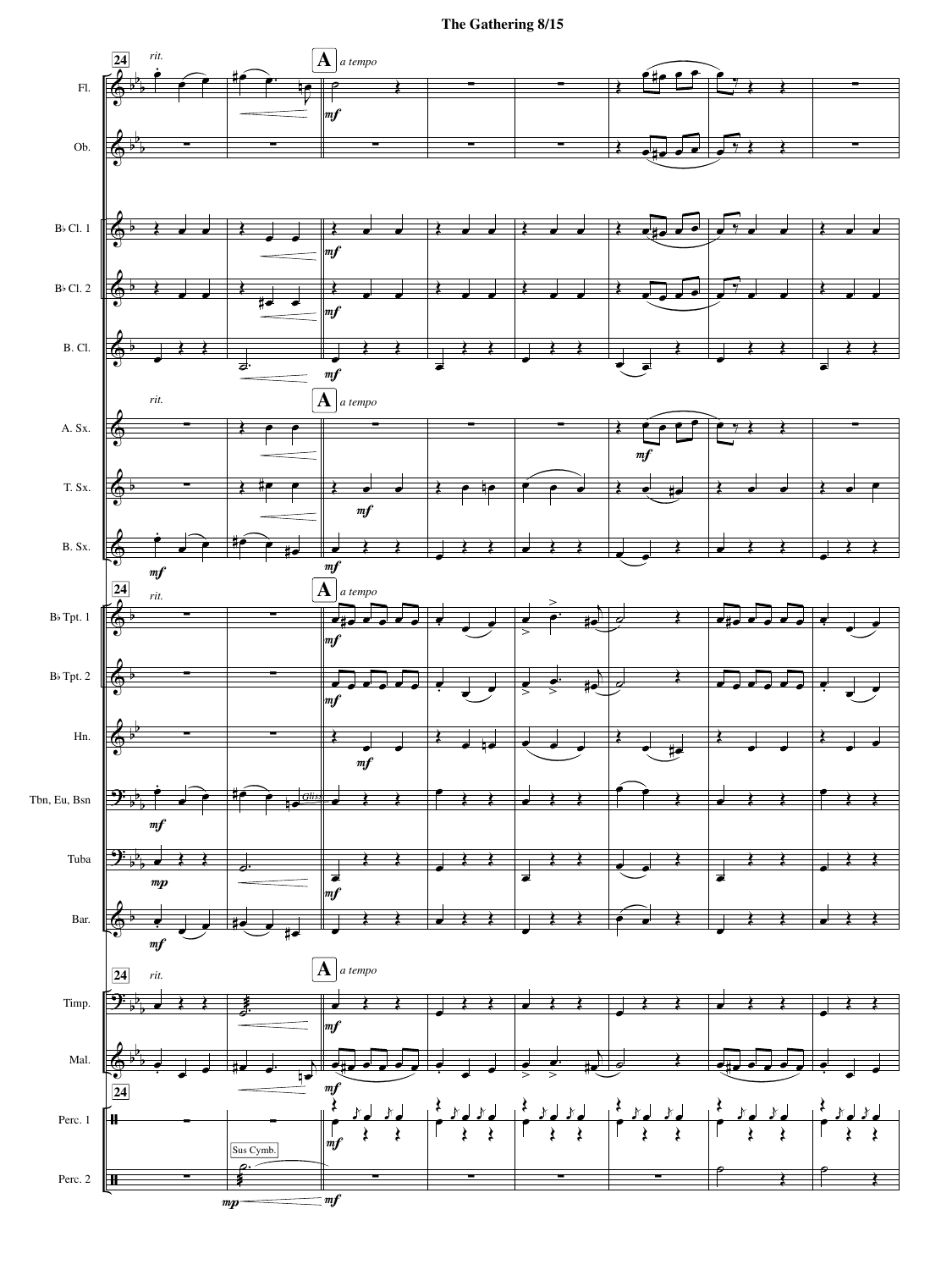**The Gathering 9/15**

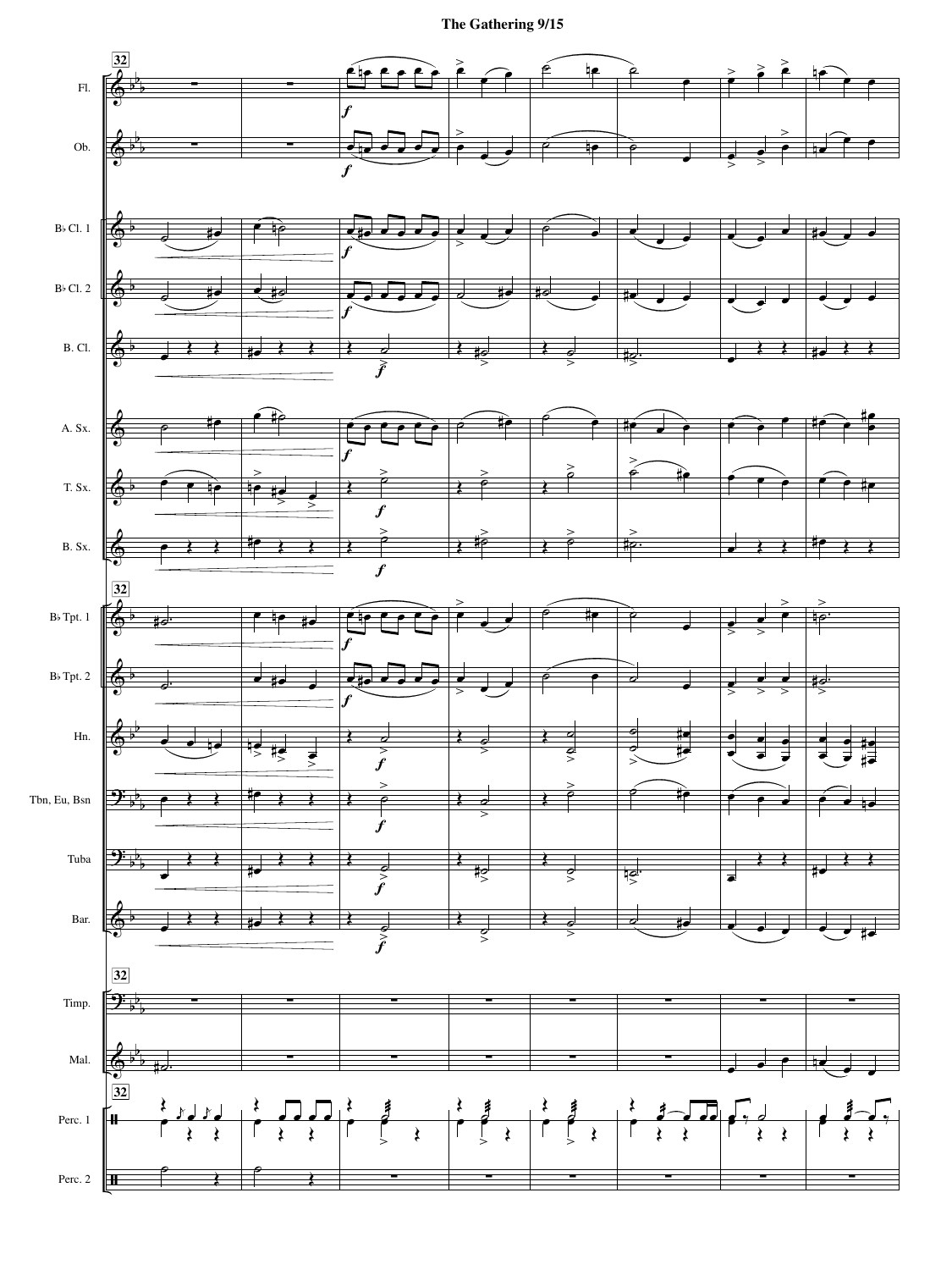**The Gathering 10/15**

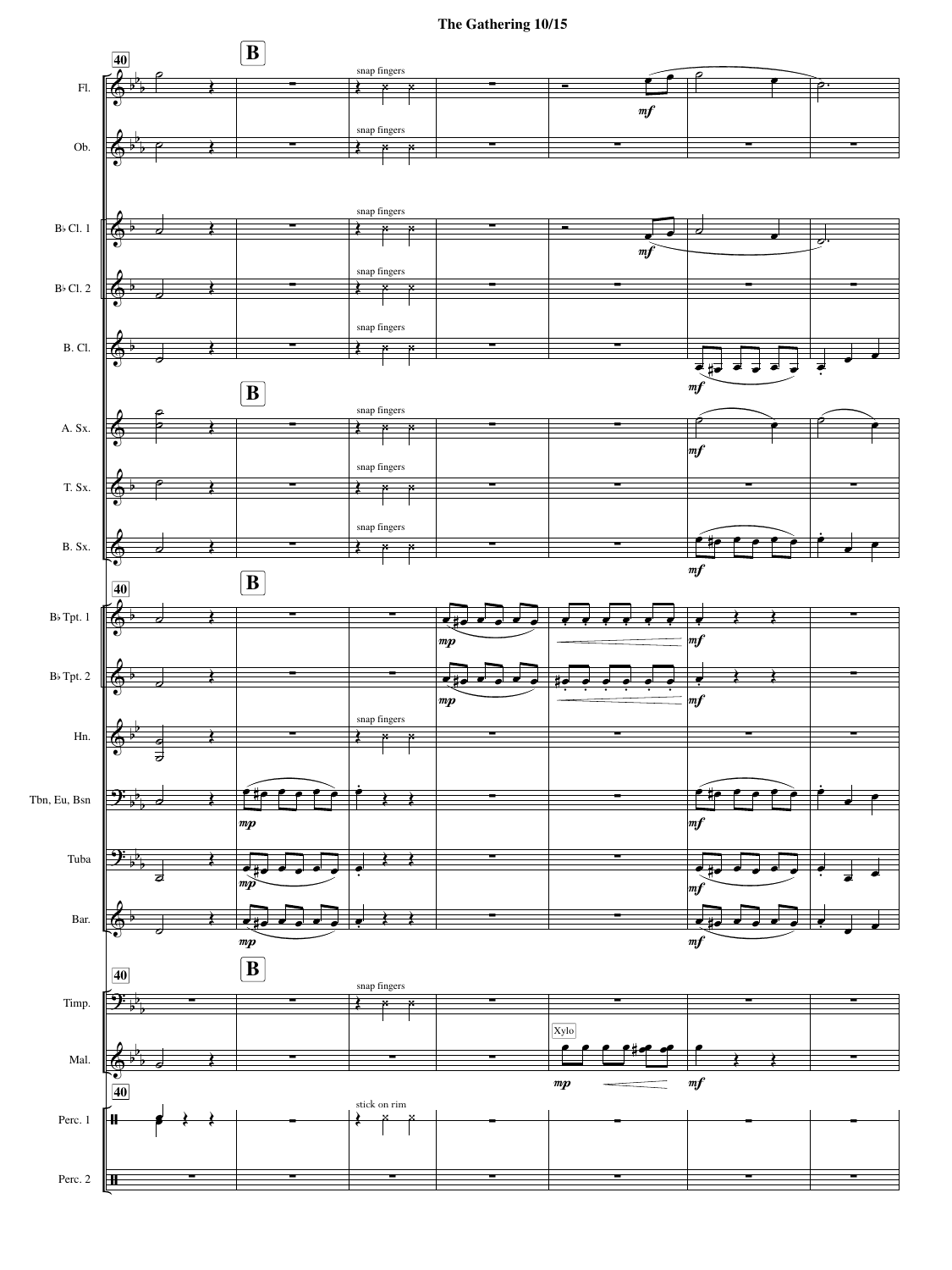**The Gathering 11/15**

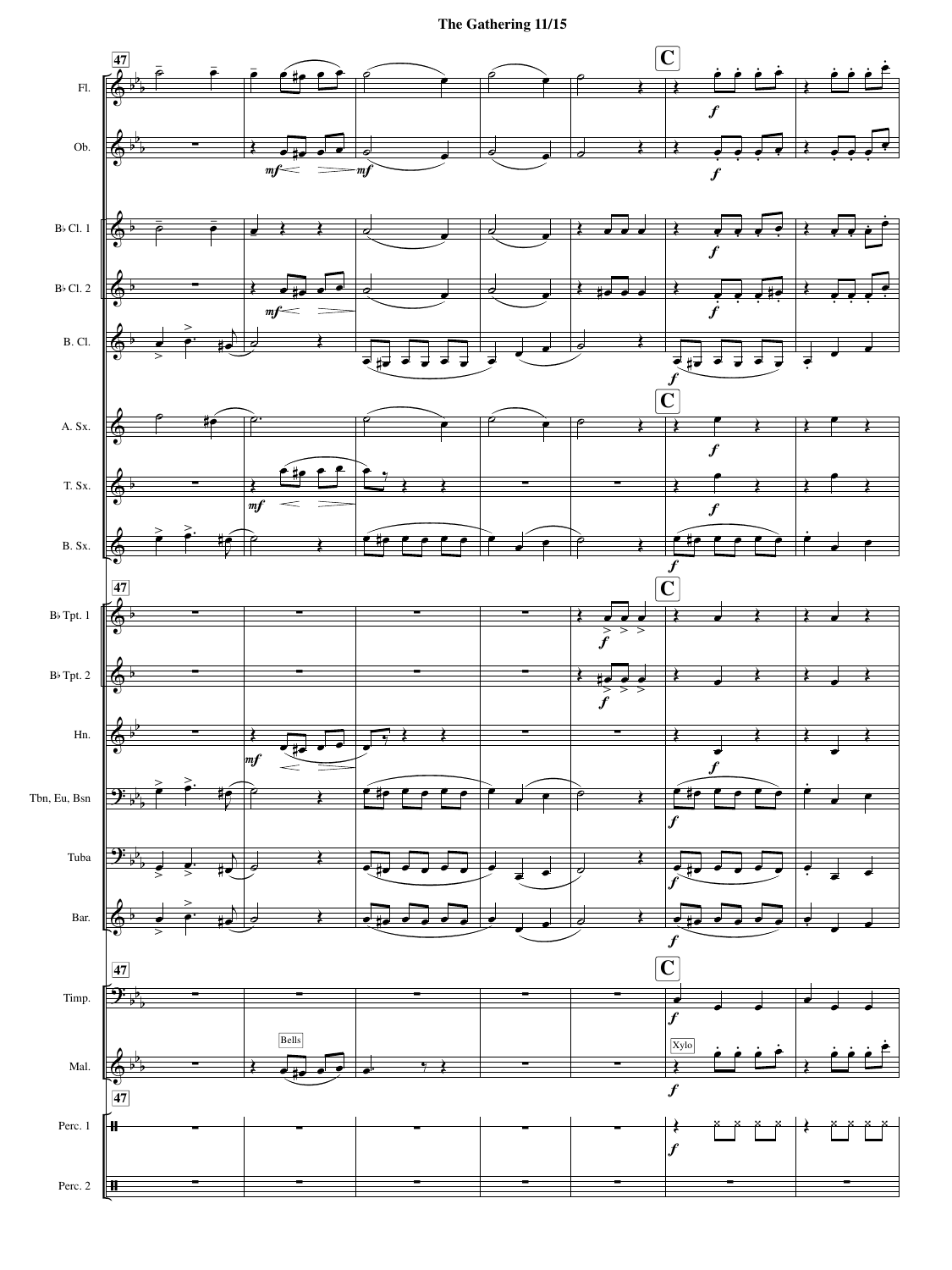**The Gathering 12/15**

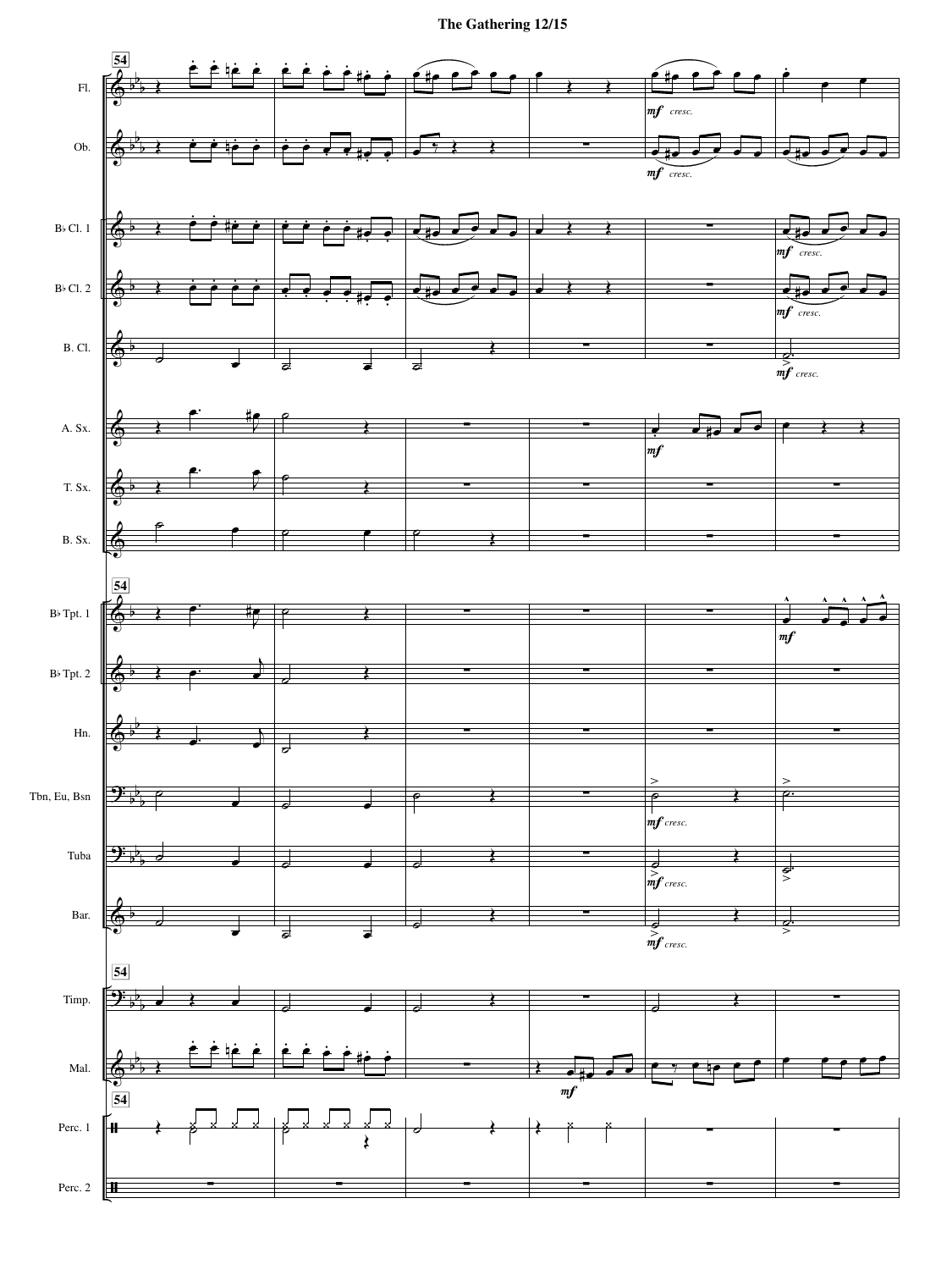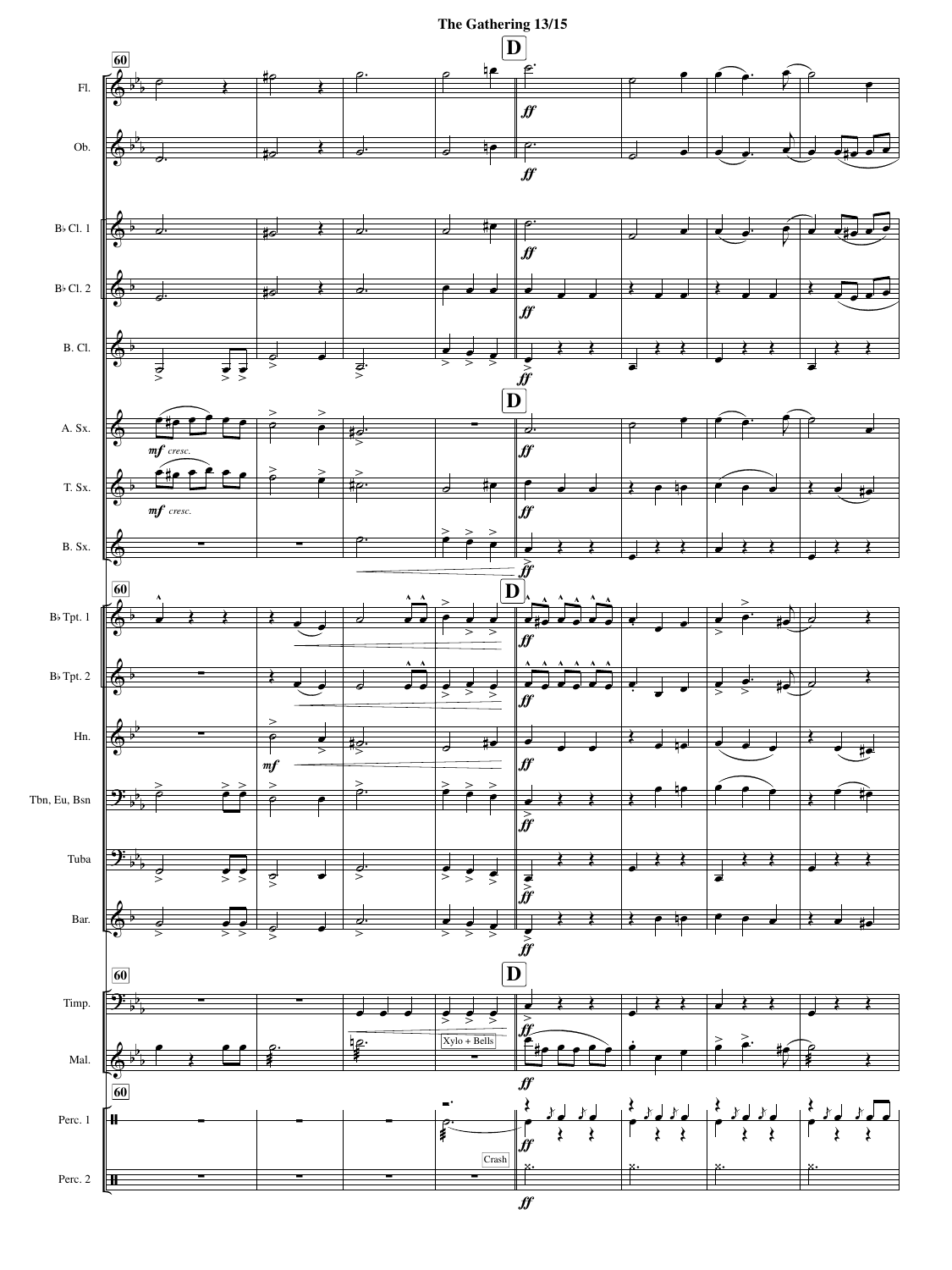**The Gathering 14/15**